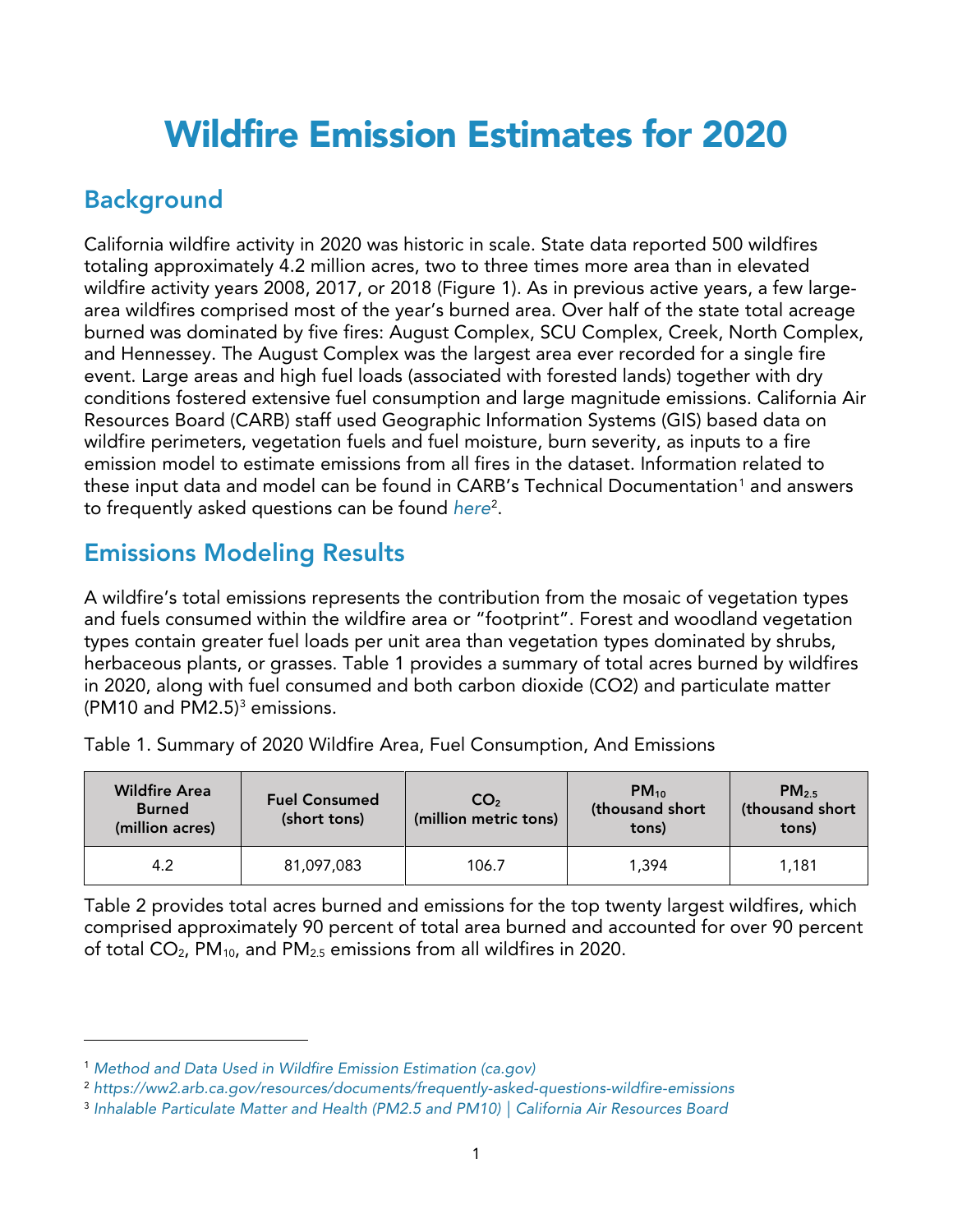| Table 2. Top 20 Wildfires of 2020. |
|------------------------------------|
|------------------------------------|

| <b>Fire Name</b>              | <b>Wildfire Area Burned</b><br>$(acres)^1$ | CO <sub>2</sub><br>(million metric<br>tons) | $PM_{10}$<br>(thousand short<br>tons) | PM <sub>2.5</sub><br>(thousand short<br>tons) |
|-------------------------------|--------------------------------------------|---------------------------------------------|---------------------------------------|-----------------------------------------------|
| <b>August Complex</b>         | 1,032,700                                  | 27.7                                        | 368                                   | 312                                           |
| <b>SCU Complex</b>            | 396,399                                    | 4.6                                         | 34                                    | 29                                            |
| Creek                         | 379,882                                    | 13.8                                        | 190                                   | 161                                           |
| North Complex                 | 318,777                                    | 10.9                                        | 132                                   | 112                                           |
| Hennessey                     | 305,352                                    | 3.5                                         | 27                                    | 23                                            |
| Castle                        | 170,648                                    | 6.4                                         | 84                                    | 71                                            |
| Slater <sup>2</sup>           | 157,430                                    | 6.7                                         | 88                                    | 74                                            |
| Red Salmon Complex            | 143,836                                    | 4.6                                         | 63                                    | 54                                            |
| Dolan                         | 124,527                                    | 2.1                                         | 27                                    | 23                                            |
| Bobcat                        | 115,998                                    | 2.5                                         | 24                                    | 21                                            |
| <b>CZU Complex</b>            | 86,553                                     | 5.4                                         | 104                                   | 88                                            |
| W-5 Cold Springs <sup>2</sup> | 84,817                                     | 0.7                                         | 6                                     | 5                                             |
| Caldwell                      | 81,224                                     | 0.4                                         | $\mathsf{3}$                          | 3                                             |
| Glass                         | 67,484                                     | 1.9                                         | 28                                    | 24                                            |
| Zogg                          | 56,338                                     | 0.7                                         | 6                                     | 5                                             |
| Wallbridge                    | 55,209                                     | 4.1                                         | 78                                    | 66                                            |
| River                         | 50,214                                     | 0.9                                         | 9                                     | $\overline{7}$                                |
| Loyalton                      | 46,721                                     | 0.7                                         | 9                                     | 8                                             |
| Dome                          | 44,211                                     | 0.1                                         | 0.4                                   | 0.3                                           |
| Apple                         | 33,209                                     | 0.8                                         | 9                                     | $\,8\,$                                       |

<sup>1</sup> Emission estimates are associated with wildland vegetation and do not include developed areas, croplands, or water bodies.

<sup>2</sup> Excludes emissions associated with areas beyond state boundary.

Figures 1 to 4 present annual wildfire acreages and emissions of  $CO<sub>2</sub>$ , PM<sub>10</sub>, and PM<sub>2.5</sub> for 2000 to 2020.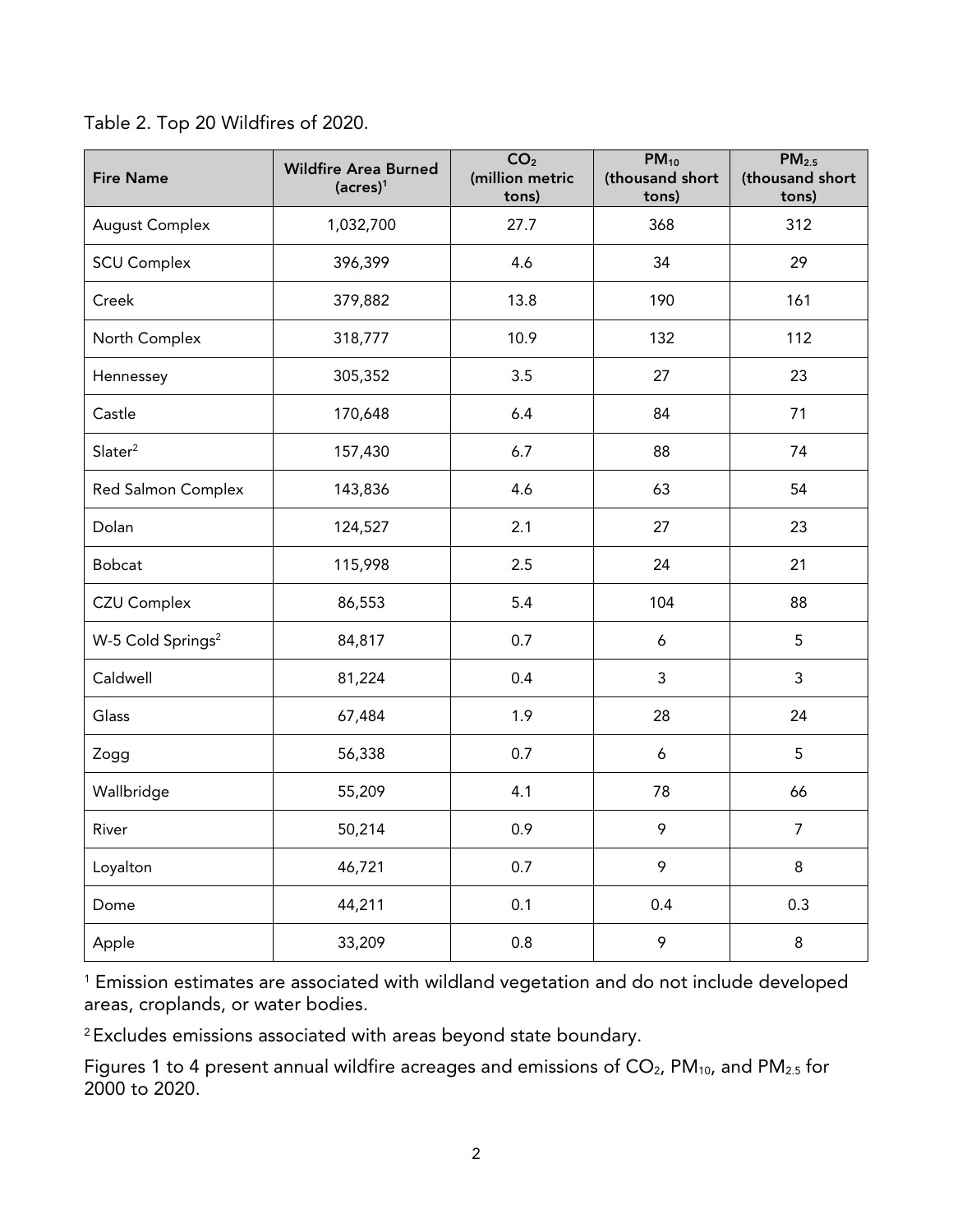

Figure 1. Acreage of Burned Wildland Vegetation Area\*.

\* These acreages do not include areas where wildland vegetation data for model inputs are not available, e.g., developed areas and croplands.